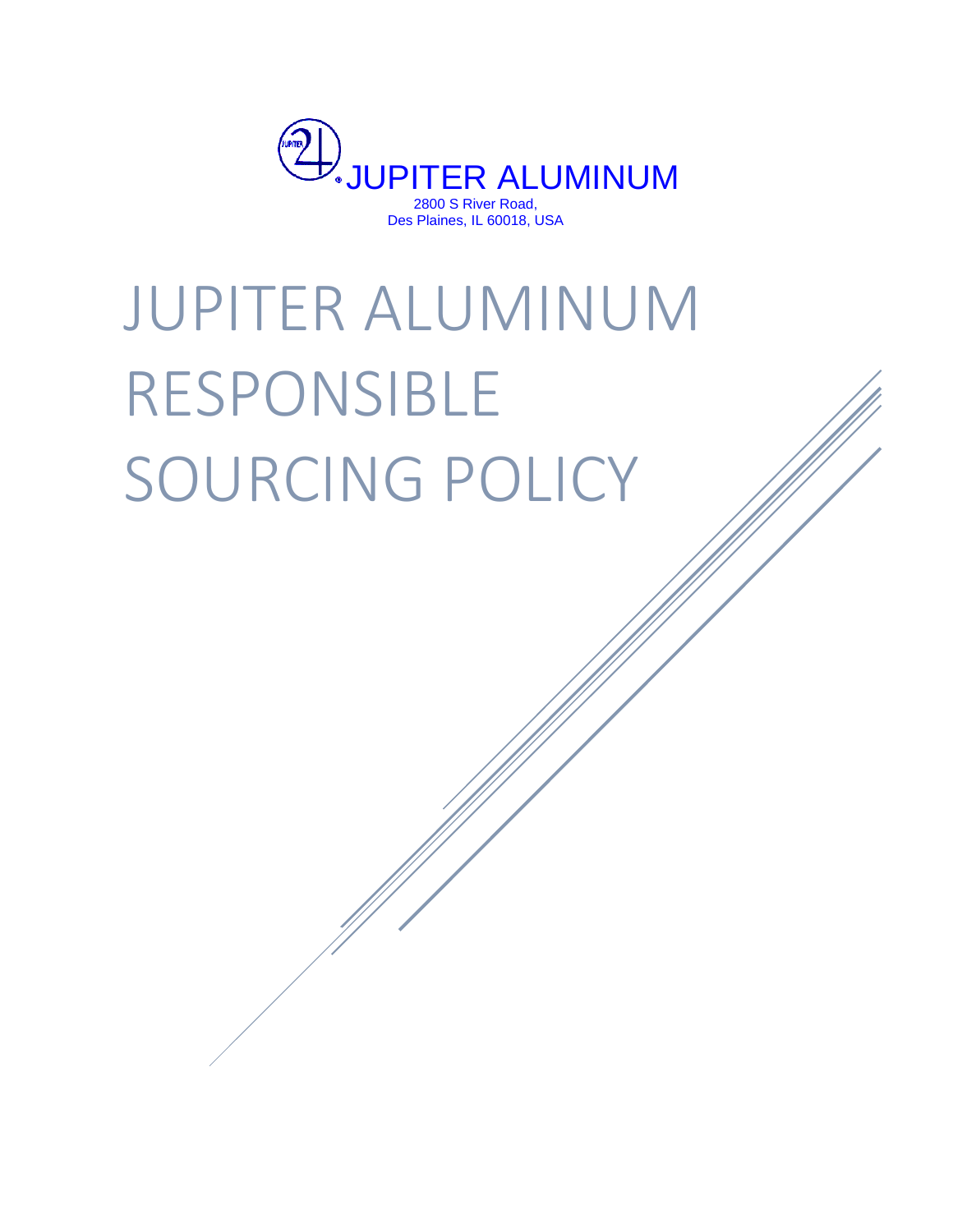

# Table of Contents

| JAC Responsible Sourcing Policy   | Prepared By: EHS Department | Approved By: Paul-Henri Chevalier                  |             |
|-----------------------------------|-----------------------------|----------------------------------------------------|-------------|
| Date of Origin: October 1st, 2020 | Date of Revision:6/9/2022   | Date of Approval: November 16 <sup>th</sup> , 2020 | Page 1 of 4 |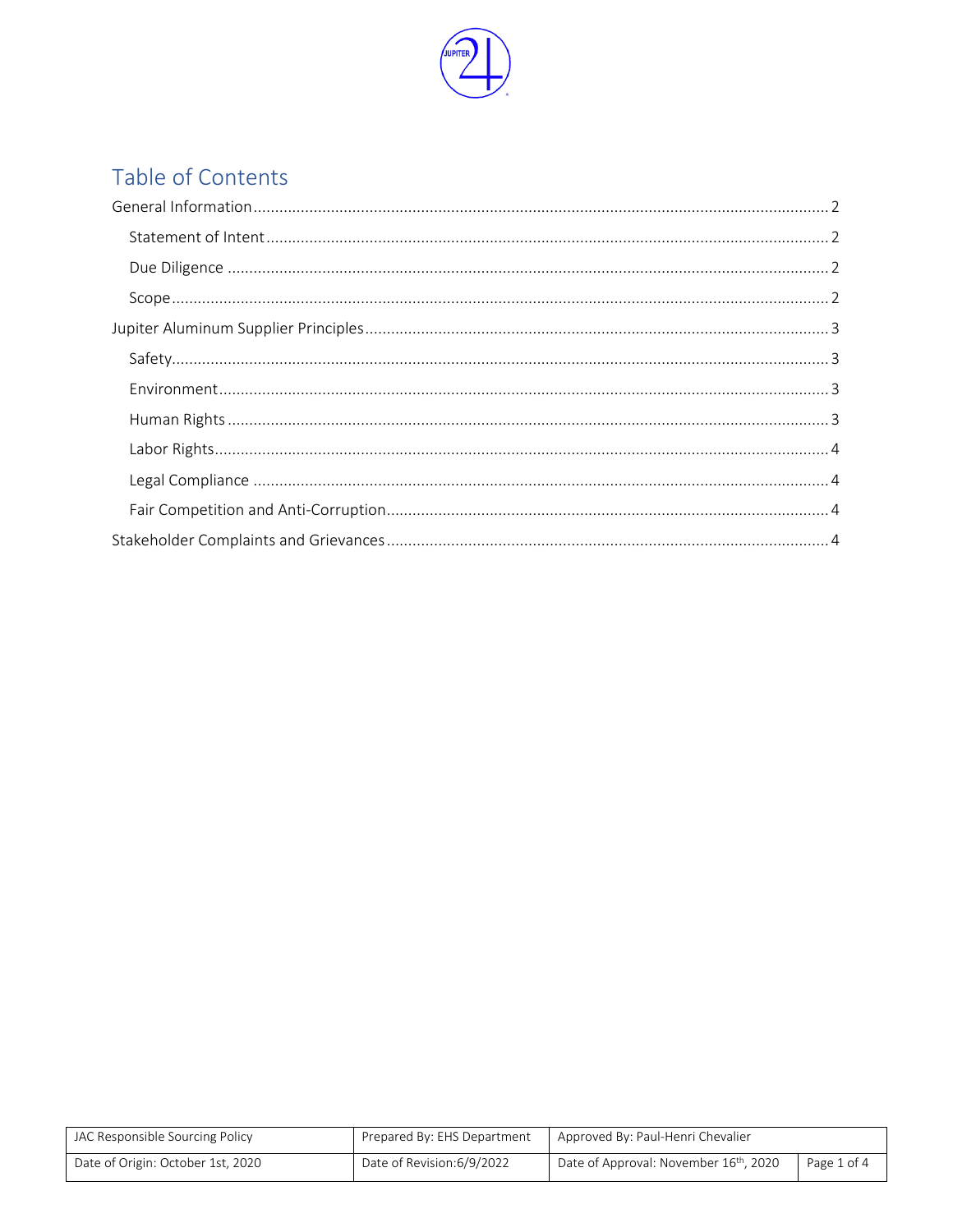

# <span id="page-2-0"></span>General Information

## <span id="page-2-1"></span>Statement of Intent

Jupiter Aluminum has outlined this Responsible Sourcing Policy (RSP) to address sustainability within its value chain. Jupiter strives to produce high-quality aluminum with minimal environmental and social impact while maintaining positive relationships with its stakeholder communities. This RSP supports Jupiter's main objectives in producing high quality aluminum without compromising ethics, safety, or legal obligations for the sake of profitability. This RSP outlines 3 core principles: Safety, Respect, and Business Integrity.

Although we recognize that every entity has different legal and cultural environments, we believe that these core principles should be shared across all levels of the aluminum lifecycle.

#### <span id="page-2-2"></span>Due Diligence

Jupiter Aluminum has a due diligence process to assess and mitigate risk in its scrap aluminum material supply chain. This due diligence includes ongoing, proactive, and reactive measures to identify and reduce potential environmental, social and/or governance risk.

Jupiter's scrap aluminum suppliers are assessed with respect to their ability to meet Jupiter's sourcing requirements. Jupiter evaluates these suppliers in categories including environmental performance, ethics, anti-corruption, human rights, as well as health and safety.

#### <span id="page-2-3"></span>Scope

This RSP applies to and will be communicated with all Jupiter Aluminum scrap aluminum suppliers. It will set guidelines in the following areas:

- **Safety**
- Environment
- Human Rights
- Labor Rights
- Legal Compliance
- Fair Competition and Anti-Corruption

| JAC Responsible Sourcing Policy   | Prepared By: EHS Department | Approved By: Paul-Henri Chevalier                  |             |
|-----------------------------------|-----------------------------|----------------------------------------------------|-------------|
| Date of Origin: October 1st, 2020 | Date of Revision: 6/9/2022  | Date of Approval: November 16 <sup>th</sup> , 2020 | Page 2 of 4 |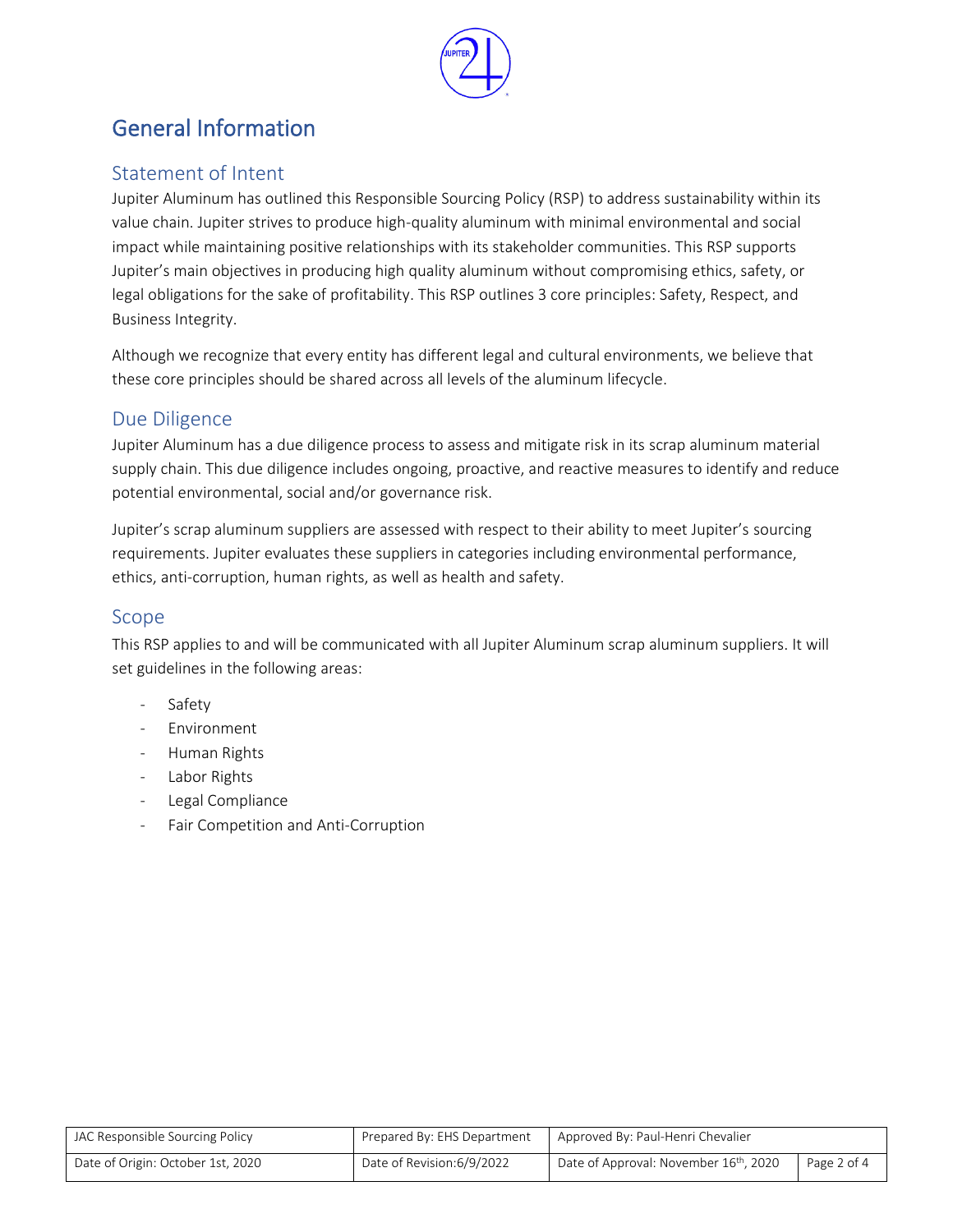

## <span id="page-3-0"></span>Jupiter Aluminum Supplier Principles

Jupiter Aluminum expects all suppliers to respect their employees, the environment, and human rights at all operational levels - suppliers must conduct their business with ethics and integrity. These principles include the following components:

#### <span id="page-3-1"></span>Safety

A safe and healthy workplace is a fundamental right for employees and essential to maintaining a successful business operation. Therefore, all suppliers shall:

- Provide a safe and healthy work environment for all employees;
- Comply with all relevent local, state, and federal safety regulations; and
- Uphold and continuously improve upon existing safety management systems.

#### <span id="page-3-2"></span>Environment

Jupiter Aluminum understands that the Environment is at risk of degradation due to human impacts. To help mitigate this risk, Jupiter expects its suppliers to:

- Conduct business in an efficient and environmentally sound way;
- Minimize adverse impacts on the environment wherever possible;
- Adhere to all applicable federal and state regulations related to the environment;
- Implement energy-efficient processes and products where possible;
- Leverage conservation measures, recycling, reuse, and material substitution to reduce waste; and
- Evaluate, manage, and mitigate operational environmental impacts across all aspects of the business.

#### <span id="page-3-3"></span>Human Rights

Jupiter Aluminum's suppliers must uphold the human rights of all individuals associated with their operations, including local communities and workers. Suppliers shall:

- Uphold the rights of workers, individuals, and the communities in which they operate;
- Maintain a code of conduct or other system to prevent discrimination based on race, color, religion, national origin, disability, gender identity, sexual orientation, genetic, veteran status, sex, or age;
- Respect the rights of local communities and Indigenous peoples;
- Never take part in in human trafficking, child labor, forced labor (including prison labor), forcibly indentured labor, bonded labor, slavery, or servitude;
- Under no circumstances, conduct business in conflict affected and high-risk areas; and
- Adhere with the Jupiter Aluminum [Conflict Minerals Policy.](https://www.jupiteraluminum.com/Main/Responsibility)

| JAC Responsible Sourcing Policy   | Prepared By: EHS Department | Approved By: Paul-Henri Chevalier                  |             |
|-----------------------------------|-----------------------------|----------------------------------------------------|-------------|
| Date of Origin: October 1st, 2020 | Date of Revision: 6/9/2022  | Date of Approval: November 16 <sup>th</sup> , 2020 | Page 3 of 4 |